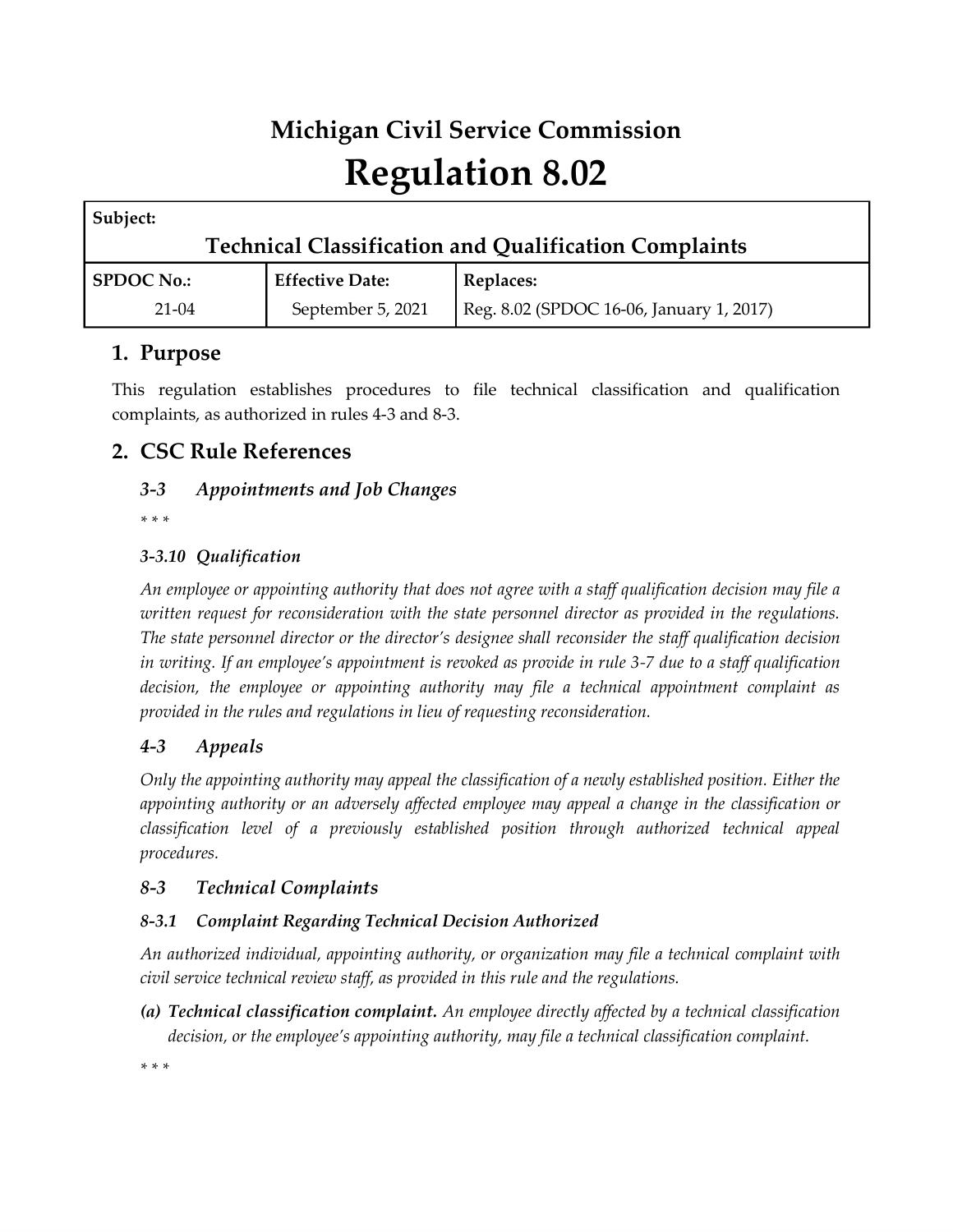#### *8-3.2 Time Limits*

*\* \* \** 

*(b) Other technical complaints. A technical classification complaint or technical disbursement complaint must be filed within 14 calendar days after the date the civil service staff issued the original technical decision.*

#### *8-3.3 Civil Service Technical Review*

- *(a) Referral to technical review officer. If the technical complaint is not administratively dismissed under rule 8-4 [Summary Dismissal], a technical review officer shall conduct an expeditious review in accordance with the civil service rules and regulations.*
- *(b) Technical review procedures.*
	- *(1) Hearing not authorized. A technical review officer is not authorized to conduct a hearing.*

*\* \* \** 

*(3) Technical review decision. At the conclusion of the technical review, the technical review officer shall issue a final technical review decision setting forth the review officer's material findings of fact, conclusions of law, and remedial orders, if any. The final technical review decision shall be based on (1) the technical expertise of the review officer, (2) the civil service rules and regulations, (3) agency records, and (4) the documents and written submissions of the parties. In a review of a technical appointment complaint, the technical review officer shall also consider the written recommendation of the hearing officer on any certified question of fact.*

#### *8-3.4 Further Appeal to Commission Authorized*

*An interested party in a technical review proceeding may file an appeal of a final technical review decision, including a summary dismissal of the technical complaint, to the civil service commission, as provided in the civil service rules and regulations.*

## *8-3.5 Effective Date of Decision of Technical Review Officer*

*(a) Technical classification review. A final technical review decision on a technical classification complaint is effective immediately upon issuance, unless a different effective date is specified in the decision.*

*\* \* \**

## **3. Definitions**

- **A. CSC Rule Definitions.**
	- *1. Interested party, in any other technical review, means a party that filed a technical complaint or a written appearance in the technical complaint review proceeding.*
	- *2. Party means any of the following persons or organizations:*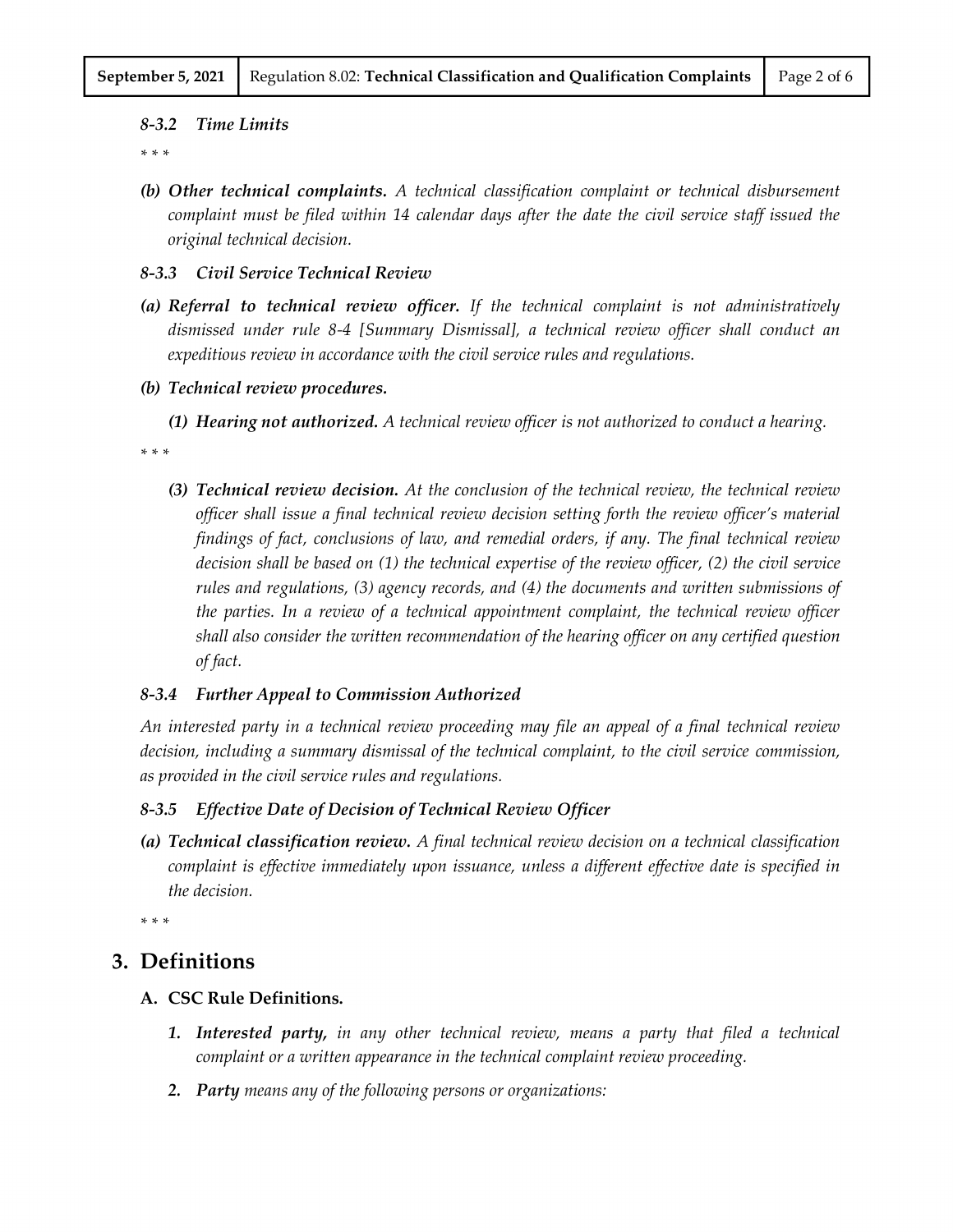*\* \* \**

*(b) Party, in a technical classification review, means any of the following:*

- *(1) An employee whose classification is directly affected by a technical classification decision.*
- *(2) The appointing authority of an employee in subdivision (b)(1).*
- *(3) Any other interested person with a demonstrable special interest in the technical classification decision that is granted permission to participate in the review.*

*\* \* \**

- *3. Technical complainant means any of the following persons when directly affected and aggrieved by a technical decision:*
	- *(a) An applicant for employment.*
	- *(b) A classified employee.*
	- *(c) An appointing authority.*
	- *(d) The office of the state employer.*
	- *(e) Any other person or organization specifically authorized by civil service rule or regulation to file a technical complaint.*
- *4. Technical complaint means a written complaint that a technical decision (1) violated article 11, section 5, of the Michigan constitution, (2) violated a civil service rule or regulation, or (3) was arbitrary and capricious.*
- *5. Technical decision includes each of the following individual decisions:*
	- *(a) Technical classification decision means a civil service staff decision (1) classifying a position in the classified service or (2) making a working-out-of-class determination.*

*\* \* \**

#### **B. Definitions in This Regulation.**

- 1. **Staff qualification decision** means a civil service staff decision determining the qualifications and fitness of a candidate for a position in the classified service.
- 2. **Technical qualification complaint** means a request for the director or the director's designee to reconsider a staff qualification decision, as authorized in rule 3-3.10.

## **4. Standards**

#### **A. Filing Complaints.**

1. An employee or appointing authority directly affected by a technical classification decision or staff qualification decision by the Office of Classification, Selection, and Compensation may file a technical classification or technical qualification complaint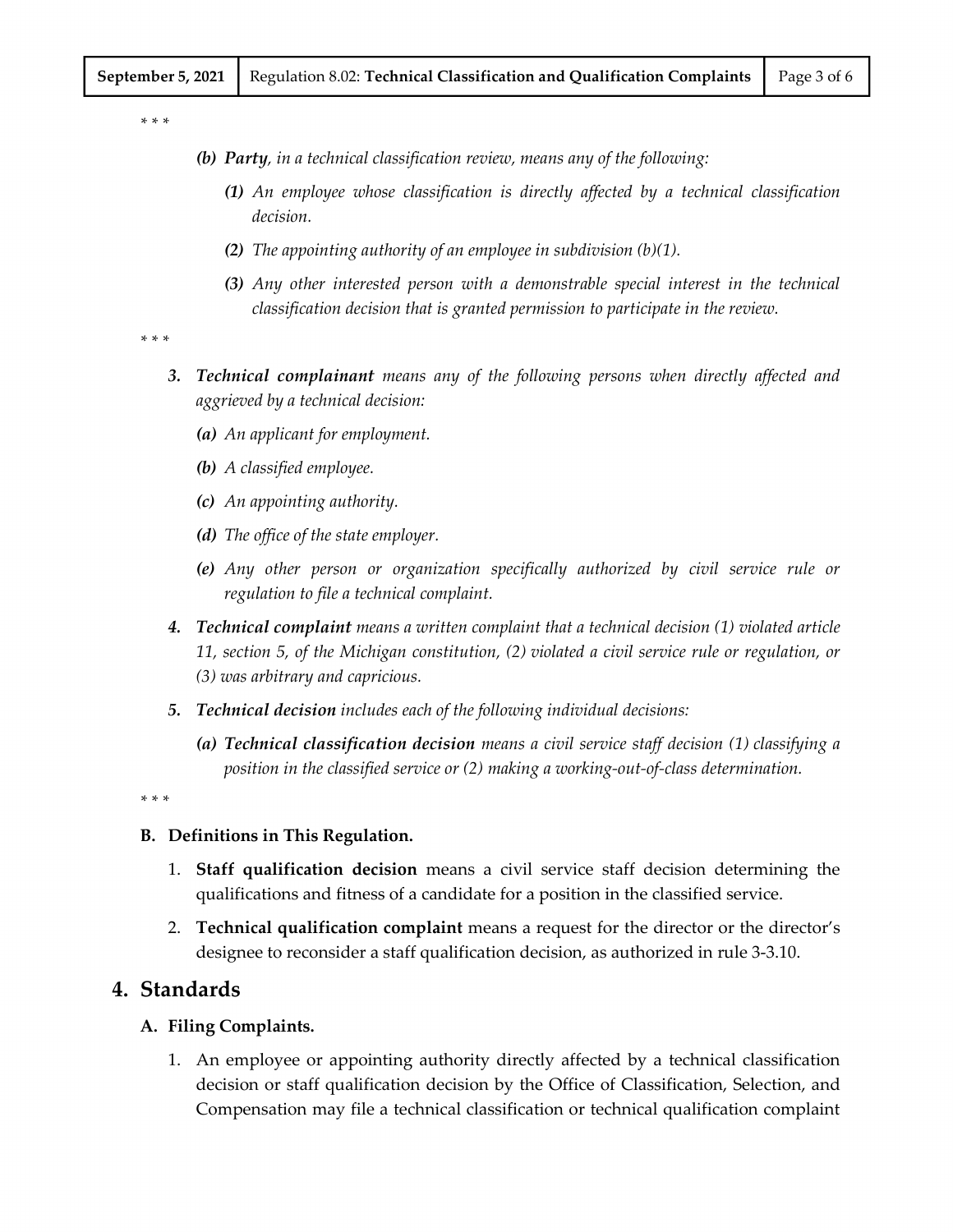with the Office of Technical Complaints. The complaint must be submitted on the Technical Complaint form [\(CS-212\)](http://www.michigan.gov/mdcs/1,1607,7-147-8243-22736--,00.html#CS212) t[o MCSC-OTC@mi.gov.](mailto:MCSC-OTC@mi.gov)

- a. An employee organization cannot file a complaint over a technical decision, but may serve as representative for the complainant.
- b. A complaint for a position in a preauthorized classification is accepted only if Civil Service has made a technical decision. If an appointing authority denies a preauthorized reclassification, the incumbent must first request a position review by Civil Service under regulation 4.03.
- c. Disputes over evaluating an incumbent's work performance are not subject to technical complaints.
- d. Incumbents in the same classification may file a joint complaint of a denied or modified classification action. The incumbents must be performing the same duties and responsibilities and must have occupied their positions for the equivalent of one year of full-time service. Only incumbents who sign the [CS-212](http://www.michigan.gov/mdcs/1,1607,7-147-8243-22736--,00.html#CS212) are considered complainants.
- 2. **Complaint.** The technical complaint is the complainant's final opportunity to offer evidence into the administrative record without needing to demonstrate a legal basis to add the evidence. The complaint must include the following:
	- a. All information required in Part A of the [CS-212](http://www.michigan.gov/mdcs/1,1607,7-147-8243-22736--,00.html#CS212) for each complainant.
	- b. A clear and concise description of the technical decision questioned, including any additional information required in the form's instructions.
	- c. A complete statement of why the technical decision (1) violated article 11, § 5 of the Michigan Constitution; (2) violated a rule or regulation; or (3) was arbitrary and capricious.
	- d. Any documentary evidence that the complainant believes supports the technical complaint.
	- e. A clear statement of the desired outcome, which must be within the authority of Civil Service to grant.
	- f. Each complainant's signature, which can be a scanned document of an actual signature or a complainant's typed name followed by "/s/" (e.g., "John Doe /s/").
	- g. The name, mailing address, and email address of the complainant's representative, if any.
- 3. **Time limits.** To be timely, the Office of Technical Complaints must **receive** the complaint within 14 days after the date the underlying technical decision was **issued**.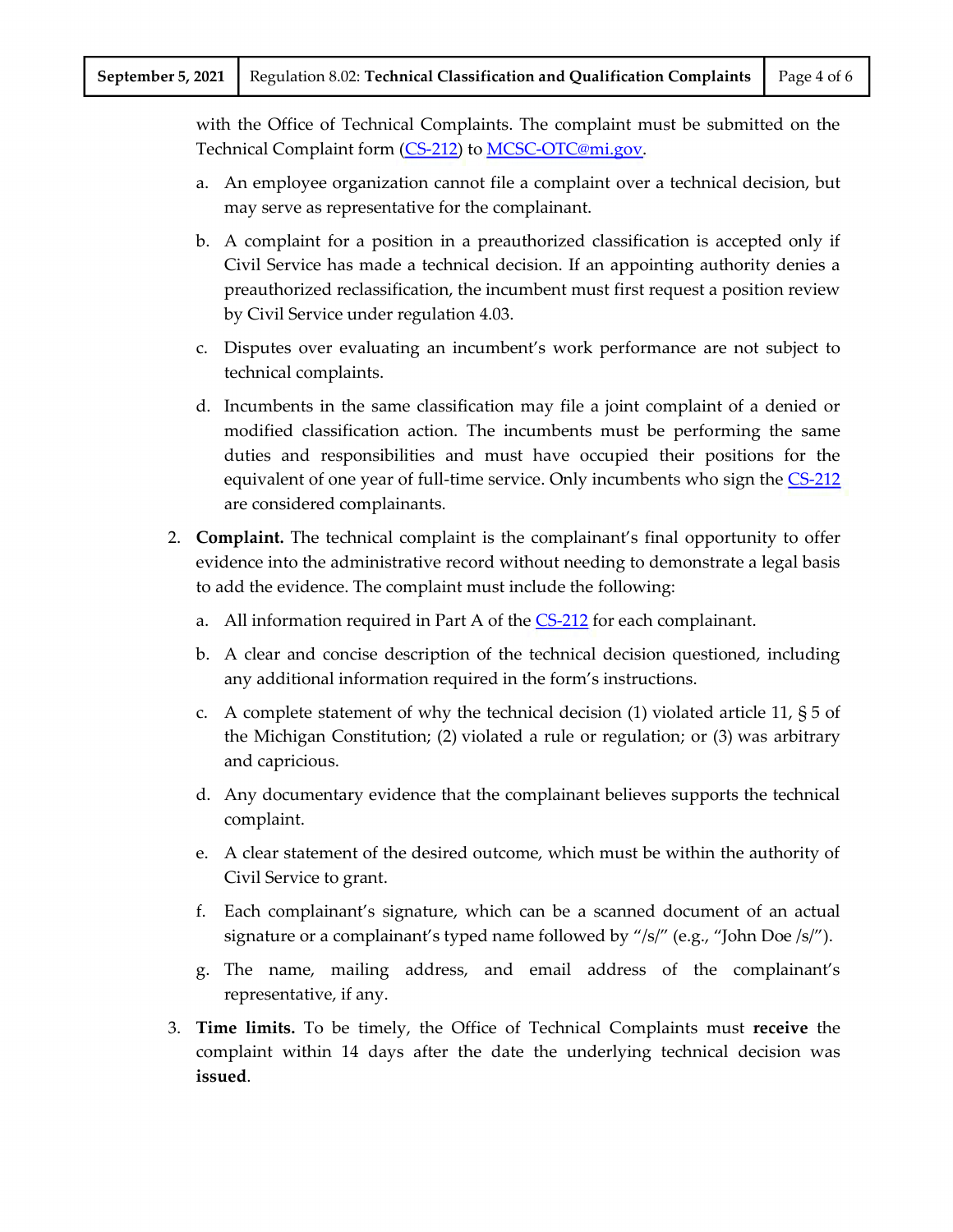4. **Extension.** The technical review officer may grant an extension to file if, before the filing deadline passes, the complainant shows sufficient justification.

## **B. Administrative Denial.**

- **1. Preliminary review.** Upon receipt of a complaint, staff shall conduct a preliminary review to determine the timeliness and sufficiency of the complaint.
- **2. Reasons.** In addition to grounds in rule 8-4, a technical classification or qualification complaint may be administratively dismissed without prior notice if the complaint:
	- a. Fails to set forth allegations with sufficient particularity to permit review.
	- b. Involves matters that are not subject to review, including the rules and regulations, the Equitable Classification Plan, the maintenance, criteria, and pay of individual classifications, position freezes, and other requirements or limits approved by Civil Service.
	- c. Fails for other good and sufficient reason to warrant further review.

#### **C. Technical Review Decisions.**

- 1. **Complaint investigation.** A technical review officer cannot conduct a hearing, but may contact or meet with the complainant or other interested parties to discuss the complaint or seek additional submissions, if necessary.
- 2. **Decisions.**
	- a. The technical review officer shall review all submissions de novo and decide the matter based on the submissions, agency records, rules and regulations, and technical expertise.
	- b. **Technical classification review decisions.** A technical review officer's decision in a technical classification complaint must contain notice of interested parties' right to file an application for leave to appeal to the commission under regulation 8.05.
	- c. **Technical qualification review decisions.** A technical review offer's technical qualification review decision in a technical qualification complaint is the commission's final decision and may be appealed to the circuit court under the review procedures described in rule 8-7.9

## **D. Implementing Decisions.**

1. **Effective date.** The effective date assigned to a technical classification complaint decision is the first day of the pay period when the original request for a position review was received. If the appointing authority submitted the request, the effective date is assigned under regulation 4.04. If the employee submitted the position review request, the effective date is assigned under regulation 4.03.